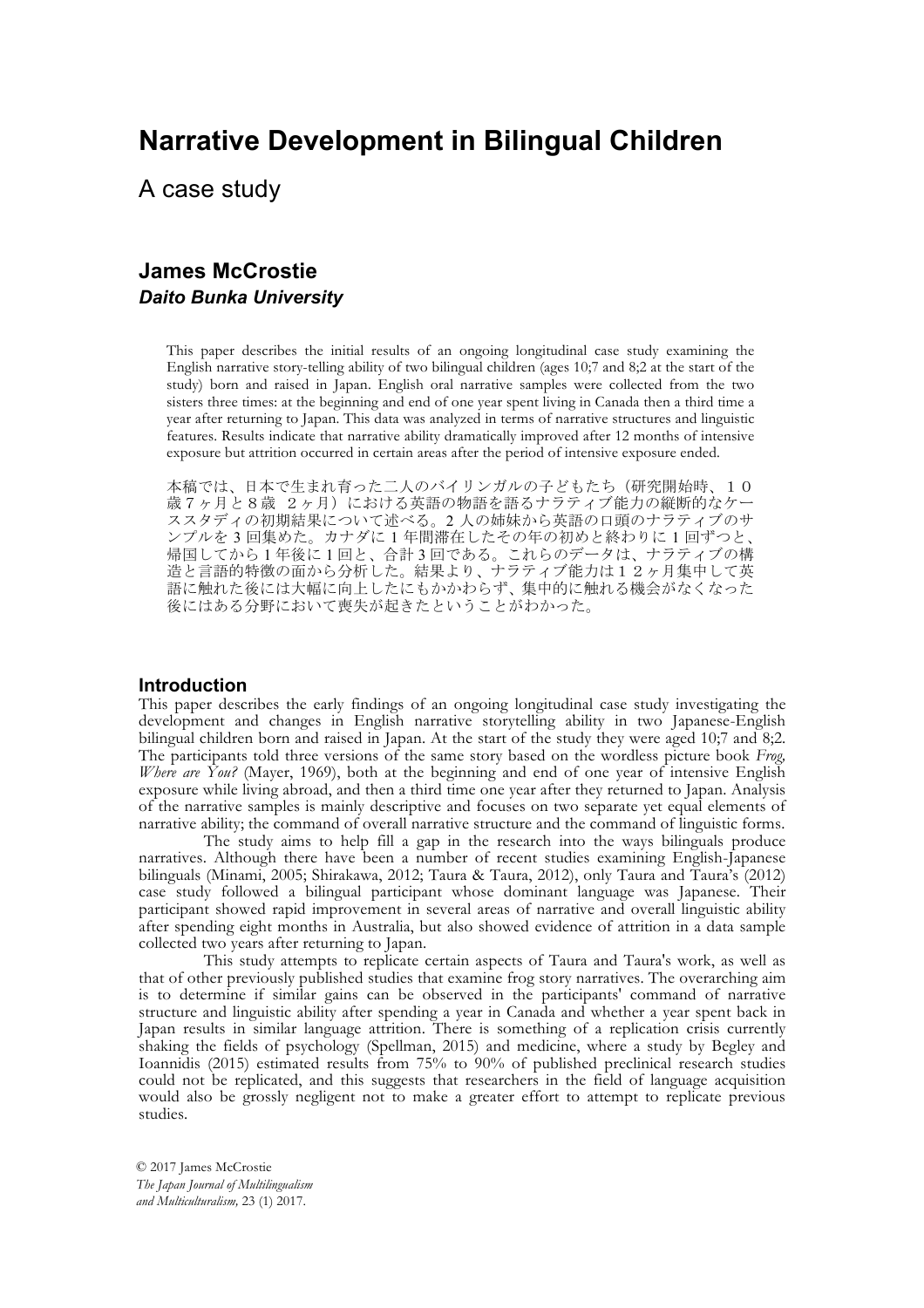## **Research Questions**

This paper investigates the following two research questions:

1) After 12 months of intensive English exposure, what changes can be observed in terms of A) narrative structure and B) linguistic ability? In terms of narrative structure, this paper examines: a) the use of formulaic openings, b) the mention or absence of three, key plot structure elements, c) temporal anchoring through verb tense, d) the attribution of inner states and frames of mind to characters, and e) the use of connective devices. In terms of linguistic ability, the study examines: a) the total number of clauses, b) speaking fluency by measuring the number of words spoken per minute, c) mean length of utterances, and d) lexicon used. As an additional research question, the study also seeks to discover 2) What evidence of attrition can be observed in the narrative data following the children's return to a Japanese environment?

Following one year of living in an English environment, the focal participants showed evidence of improvement in terms of narrative structure and linguistic ability. However, there were also some noticeable differences in the narratives produced by this paper's participants compared to monolingual English speakers in terms of the attribution of character inner states, use of connective devices, and speaking speed. In these three areas, their narratives proved immature compared to those of monolinguals of equivalent age. Rather than a being a problem of development or of dominant language transfer or influence, the differences seem to derive from an overall lack of linguistic ability, a problem that was largely corrected by the end of the year. The data indicate the gains in linguistic features suffered more attrition than those of narrative structure one year after the participants left the intensive English environment.

## **Literature Review**

One commonly accepted way to measure children's ability to tell a story is by having them provide a narrative for a wordless picture book. Berman and Slobin (1987; 1994) provide a detailed explanation of why the retelling of this particular book is an effective data collection tool. While much of the literature initially focused on the narratives produced by monolinguals, both Berman and Slobin (1994) and Strömqvist and Verhoeven (2004) list extensive bibliographies of researchers who have collected narrative data from participants retelling the *Frog, Where are You?* story. Researchers have also used it to examine narratives produced by bilinguals; see Verhoeven & Strömqvist (2001) for one collection of such bilingual studies. Despite the widespread use of the *Frog, Where are You?* story by researchers, under-examined areas remain. For example, Verhoeven and Strömqvist (2001) identified three main gaps in the existing literature, namely a lack of studies investigating: 1) the later development of language in bilingual children; 2) narrative development in bilingual children, and; 3) participants that are bilingual in typologically distant languages. Other researchers have identified similar gaps. According to De Houwer (2009), most of the research into bilingual first language acquisition (BFLA) has focused on very young children, up to age two or three. There is a lack of research into the development of the non-dominant language of school-aged bilingual first language children past the age of six.

Researchers have begun to address these gaps in the literature by examining *Frog, Where are You?* narratives produced by elementary school-aged Japanese-English bilingual participants. For example, Minami (2005) and Shirakawa (2012) examined English-Japanese participants living in the USA and New Zealand. Taura and Taura's (2012) longitudinal case study outlines the narrative development of the authors' Japanese-English bilingual daughter from age four to 19.

Taura and Taura (2012) collected frog narrative data seven times between the ages of 4;9 and 19;1. This data included one telling related at age 11;2 after eight months spent in Australia which the authors described as a major "turning point" in the participant's bilingual proficiency. The eight months in Australia led to a dramatic increase in speaking speed, an increased and more varied use of adverbial particles to connect events in the narrative, and a lexical surge. Their participant told the story again at age 13;0 after returning to Japan.

While Taura and Taura's participant showed a dramatic improvement after spending eight months in Australia, several clear signs of attrition could be observed in the narrative data collected at age 13;0 after two years back in Japan. The narrative sample contained evidence of attrition in terms of command of narrative structure and linguistic ability. In terms of narrative structure, the mention of character frames of mind, use of causal connectors, and a variety of connective devices all declined and showed signs of attrition. However, one aspect of narrative ability, the mentioning of key plot components, did not show any signs of attrition. The narrative sample also showed declines in speech rate, complexity, mean length of utterance, the total number of words used to tell the story, and type/token ratio (TTR) (Taura & Taura, 2012). These declines in both narrative structure and linguistic ability were reversed by age 15;9 when the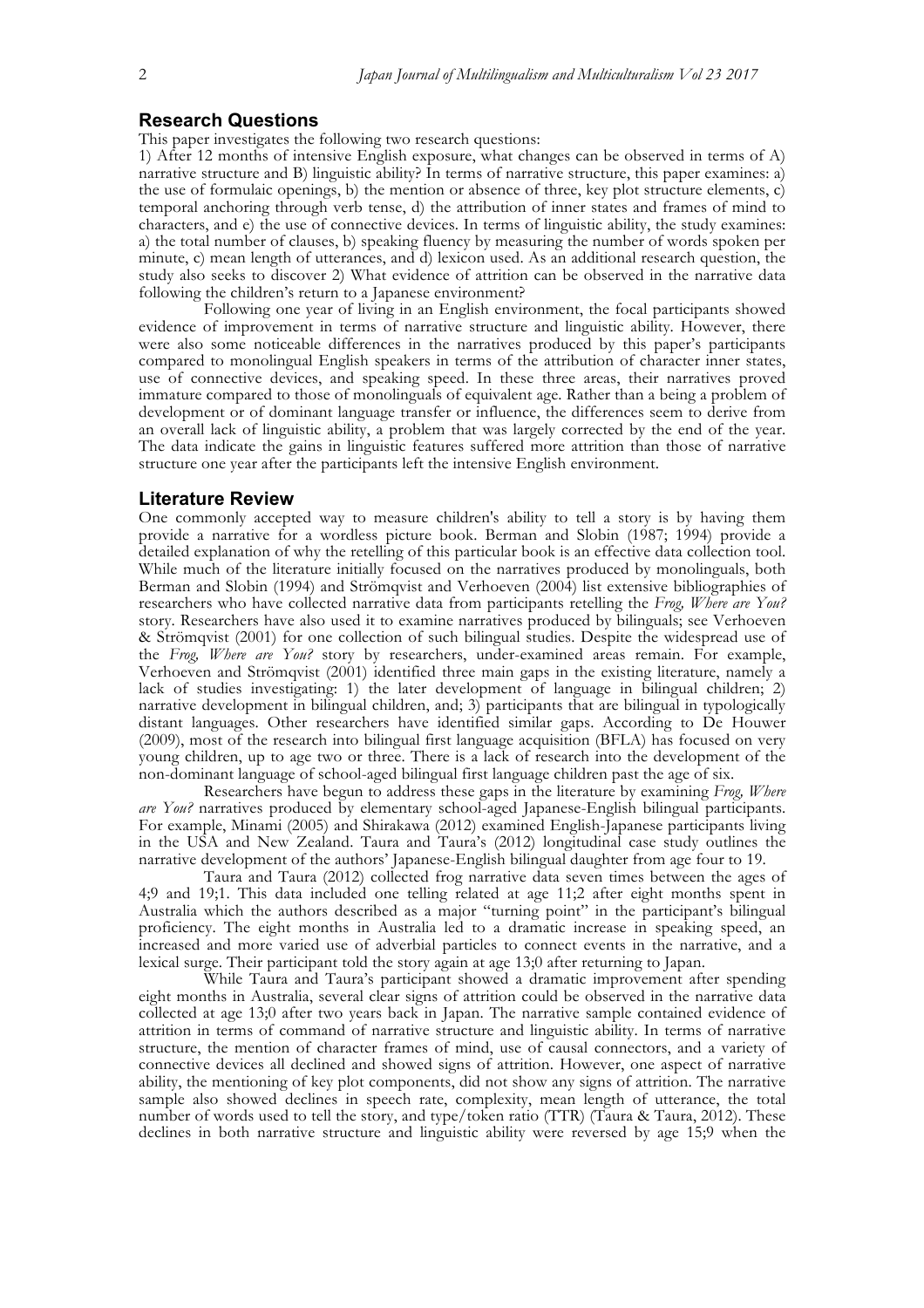participant entered a bilingual high school. Unfortunately, Taura and Taura (2012) do not discuss this attrition, or even use the term at all in their paper. Therefore, the present study aims to explore whether its focal participants show similar gains and attrition during and following a year of intensive English exposure.

An additional issue raised in bilingual narrative studies concerns accounting for delays compared to monolingual participants. Some researchers have stressed that delays in narrative development should not be attributed to the participants' bilingualism but to a lack of exposure to narratives and literacy related tasks (e.g. Akinci, Jisa, & Kern, 2001). The delayed narrative development in one study that compared French-Turkish bilinguals to monolingual French children was attributed to a higher degree of exposure to bedtime stories and storybook reading in households with middle-class French parents compared to those with working-class, and sometimes illiterate, Turkish parents (Akinci, Jisa & Kern, 2001). However, in the current study the parents read to the children daily in both English and Japanese, so a lack of exposure to narrative examples would not appear to be directly relevant to the participants' narrative development.

## **Participants**

The two focal participants who provided the narrative samples for this case study are the author's daughters. The children accompanied the author during a year-long research sabbatical spent in Ottawa, Canada. Participant one, Kate, was 10;7 at the beginning of the year abroad and participant two, Taylor, was 8;2. Both names are pseudonyms. Their language environment can be divided into four phases.

## *Phase one: One-parent-one-language.*

**Kate: birth to 8;0 Taylor: birth to 5;7.** During this phase the Japanese mother spoke only Japanese to the children and the Canadian father spoke only English. Therefore, both children can be considered simultaneous bilinguals who experienced bilingual first language acquisition. However, their dominant language was Japanese. They went to Japanese kindergarten and school and all their friends were Japanese. The focal participants spoke Japanese to each other and with their mother. Kate spoke English to the father, but Taylor spoke as much Japanese as the father would allow.

During phase one, both participants received a nightly Japanese and English bedtime story read to them by their mother and father respectively.

#### *Phase two: One English parent.*

*Kate: 8;0 to 10;7 Taylor: 5;7 to 8;2.* After the children's mother passed away, the home environment changed to a single-parent household. The language environment also changed, as the father spoke only English in the home; however, the children ignored his attempts to introduce an English-only policy in the house, speaking almost entirely in Japanese to each other. During an average 14-hour waking day, participants were exposed to about two to three hours of English with their father before and after school and work.

While both children were raised in a similar language environment with English input provided primarily by interacting with the father and by listening to nightly bedtime English stories, their English proficiency levels were quite different. Before going to Canada, Kate was comfortable speaking and reading English, but had little opportunity to write in English. Taylor's English was weaker: typically, she could understand most of what her father or sister said, but nearly always replied using Japanese. Attempts to force her to speak English would lead to extended episodes of English-Japanese code-switching. In terms of her literacy level, Taylor could read simple books and mastered the English alphabet a few months before moving to Canada.

During phase two, both participants continued to listen to bedtime stories read by their father, comprising either a short storybook finished in a single evening or a book with chapters which took several days or weeks.

## *Phase three: English immersion*

*Kate: 10;7 to 11;7 Taylor: 8;2 to 9;2.* At the very end of March, 2014 the father and the two children moved to Ottawa, Canada for one year. The girls attended regular English school and their friends were all English speakers. They also met regularly with their English-speaking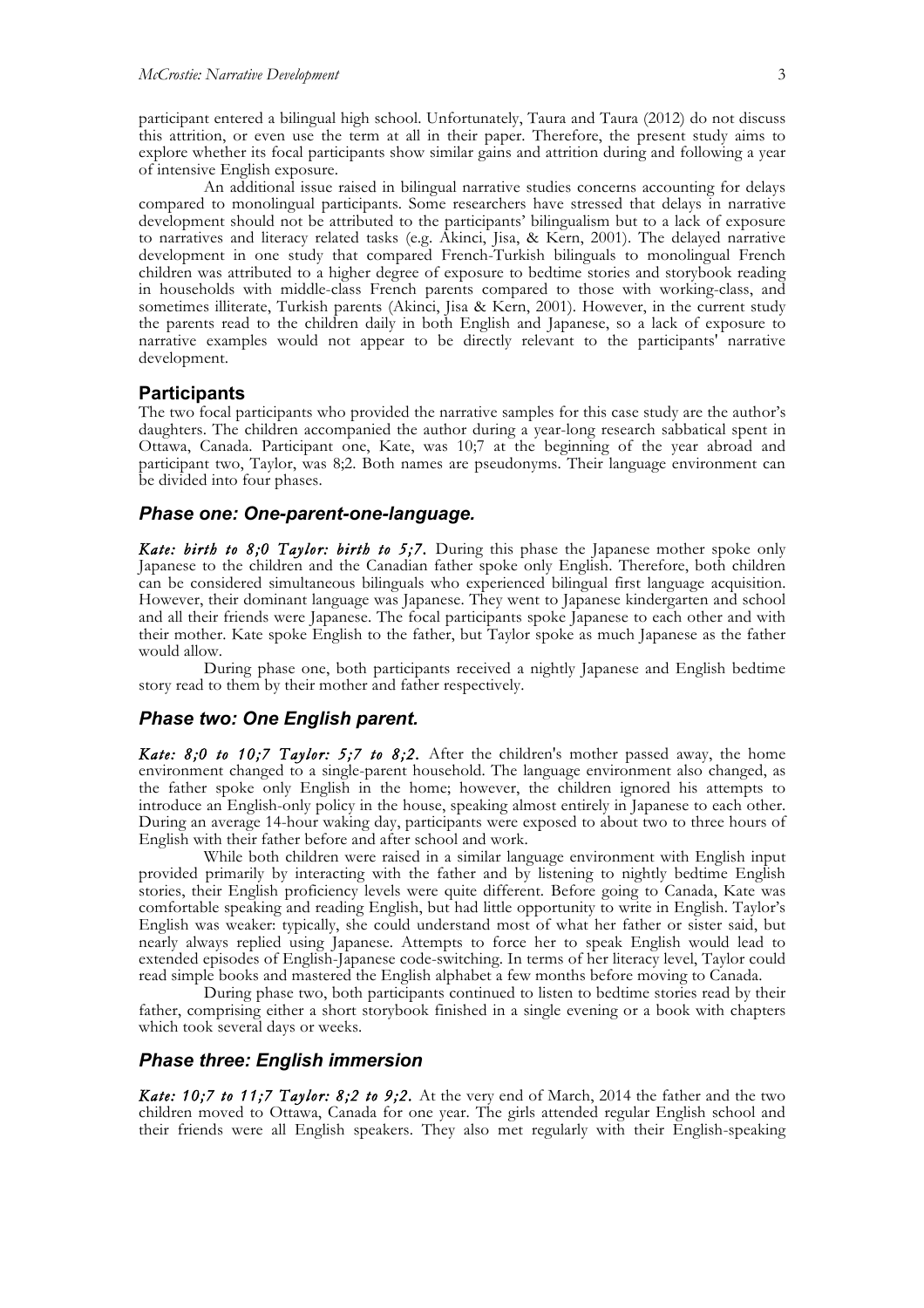Canadian grandparents, uncle, and cousin.The children increased their use of English with each other from the day they arrived in Canada. Three months after arriving, they spoke more English than Japanese with each other. Other researchers have found a similar change in children's speech patterns after living in an English country for three months (Namba, 2012; Yukawa, 1997). By September, Kate and Taylor communicated with each other virtually entirely in English.

Both participants showed gains in overall English proficiency during the year in Canada. For example, during a parent-teacher interview at the end of the year, Kate's homeroom teacher said that she was reading at her grade level, had speaking fluency equivalent to the other students in the class, and was about a year behind in terms of writing. Taylor's homeroom teacher said she was about a year behind her grade level for reading, writing, and speaking.

## *Phase four: Return to Japan.*

*Kate: 11;7 to present Taylor: 8;2 to present.* After returning to Japan at the very end of March, 2015, Kate re-entered Japanese elementary school in Grade Six and Taylor in Grade Four. After a few weeks, Japanese re-emerged as the siblings' preferred language with each other; however, the participants currently speak exclusively in English with their father. At the dinner table, both girls speak English to each other and with their father. Other opportunities to use English are limited, since both failed to remain in contact with their English-speaking Canadian friends.

After returning to Japan, Kate no longer wanted a bedtime story read by her father, so instead she read an English book herself for approximately 20-30 minutes before bed. Taylor continued to receive a nightly reading out of a chapter book from her father, but she was also supposed to read an English book for approximately 20 minutes every afternoon as supplementary homework assigned by her elementary school's Assistant Language Teacher. For more information on the participants' language proficiency and time in Canada see McCrostie (2015; 2016).

#### **Methodology**

To collect the data for this study, the two participants were recorded telling a story based on the 24-page wordless picture book *Frog, Where are You?* (Mayer, 1969). The story is about a boy whose pet frog escapes one night. The boy and his dog embark on a quest to find the missing pet during which they encounter a number of setbacks, before discovering a family of frogs, one of which the boy takes home.

This paper followed the standard storytelling and data collecting procedures for *Frog, Where are You?* studies established in Berman and Slobin (1994). The participants were given time to look at all the pictures and familiarize themselves with the book. They then received instructions to tell the story, and not simply describe the pictures, while referring to the book's pictures. The narratives were audio- and video-recorded and then transcribed in the Codes for the Human Analysis of Transcripts (CHAT) format according to Child Language Data Exchange System (CHILDES) transcription standards (MacWhinney, 2000).

A week after arriving in Canada the participants told the story in English, and a week later they told the story in Japanese. Eleven-and-a-half months later, just before leaving Canada to return to Japan, they told the same story in English, and then a week later in Japanese. Then in April 2016, a year after returning to Japan, the participants told the story in English.

#### **Results and Discussion**

The story-telling data collected were examined for narrative structures and linguistic features. This paper only analyzes the English narratives, since a comparison of English and Japanese narratives lies beyond the scope of the present study.

## *Narrative Structure*

The participants' stories were examined for five elements of narrative structure: 1) the use of formulaic openings, 2) the presence or absence of key plot elements, 3) the use of temporal anchoring through verb tense, 4) the mention of story character inner states of mind, and 5) the use of connective devices. In their study of monolingual children speaking five different languages, Berman and Slobin (1994) identified these five elements of narrative structure as significant for the *Frog, Where are You?* story.

**Formulaic openings.** Berman and Slobin (1994: 73) reported that nearly all the nine-year-old monolingual participants in their study used one of four formulaic openings to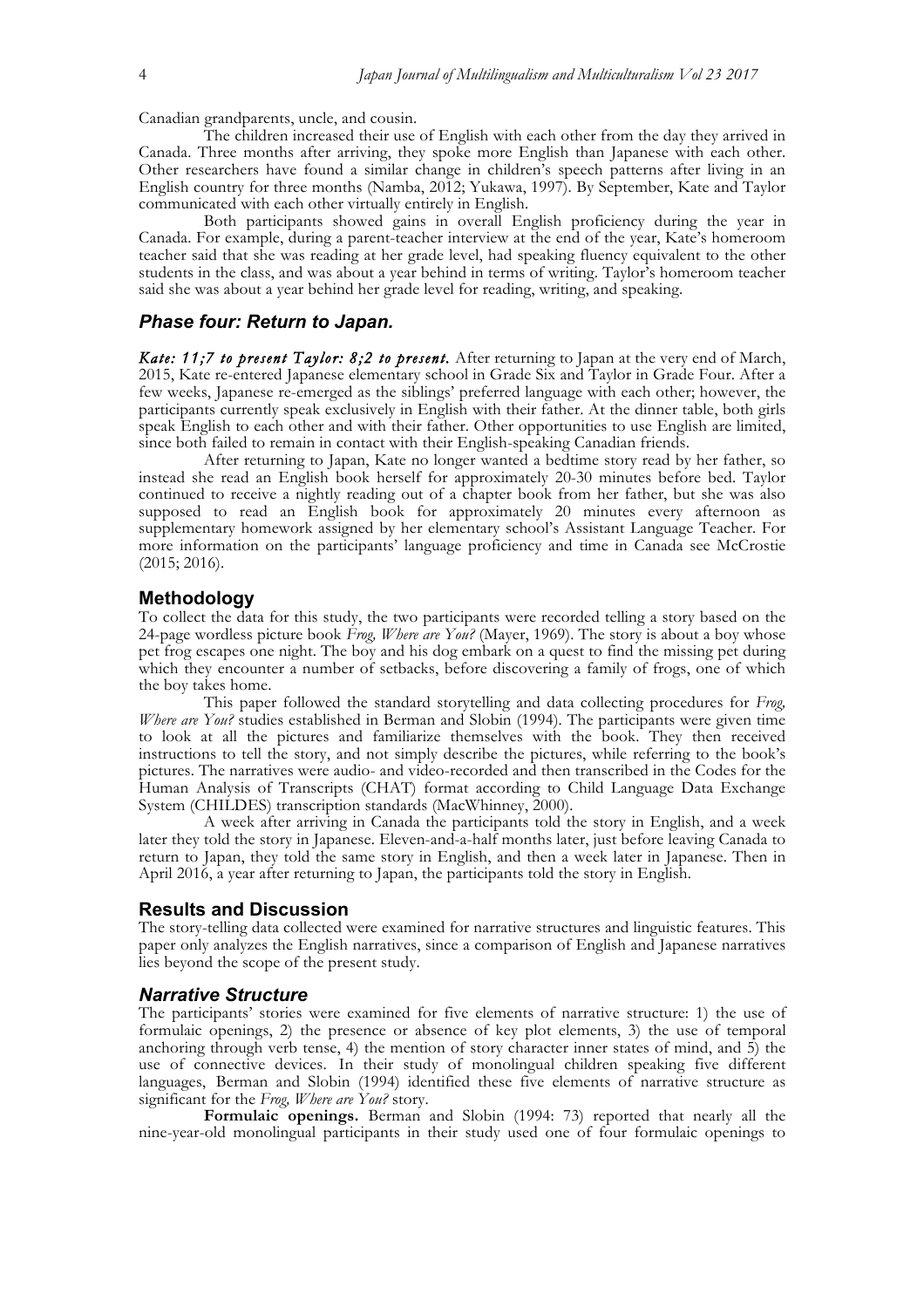begin their narratives: 1) *Once upon a time*, 2) *The boy finds /caught/owned a frog*, 3) *It's nighttime/ one day/ one night* 4) *It's a story about*.

Kate opened her first story with "In the night" and Taylor used the grammatically incorrect "The night the boy see the frog." While close, they were not what Berman and Slobin identified as standard formulaic openings. For her second telling, Kate used "One night" and Taylor again opened with "the night" beginning her story "The night there was a boy and a dog looking at the new frog." A year after leaving the English intensive environment Kate used "One time" and Taylor "One night" in their third versions.

Kate's failure to use a standard formulaic start in her first and third telling and Taylor's failure in her first two stories would appear to be a question of language proficiency rather than exposure to English narrative norms. While Akinci, Jisa and Kern (2001) identified a lack of exposure to narrative examples to account for the lower performance of Turkish-French bilinguals compared to French bilinguals, the daily exposure to English books and stories that this study's participants experienced from the time they were babies would seem to discount such an explanation.

**Plot elements.** Berman and Slobin (1994) also identified three key plot elements.

 *I. The onset of plot: The boy's realization the frog is gone.* To be considered present, the first element required participants to make an explicit mention that the frog was missing and not simply that the frog's jar was empty.

 *II. The unfolding of the plot: The search for the missing frog.* This second key plot element required an explicit mention of searching or calling for frog beyond the boy's bedroom.

 *III. Resolution of the plot: Finding the frog he lost (or one to take its place).* The third key plot element required participants to describe the frog taken home by the boy as either the same frog or a substitute frog.

Berman and Slobin (1994) found that the presence or absence of these three plot structures could typically be used to identify the age of monolingual children, regardless of their native language. Table 1 below compares the results from Berman and Slobin (1994) with the current study's participants. The upper part of the table shows what percentage of participants (at ages three, five, nine, and as adults) mentioned the three key plot elements in Berman and Slobin's study. The lower part shows whether or not Kate and Taylor mentioned the plot elements in their first, second, and third telling of the story.

| <b>Plot Element</b>     |          | I. Frog is gone II. Search for frog III. Finding frog |                |  |
|-------------------------|----------|-------------------------------------------------------|----------------|--|
| Berman and Slobin, 1994 |          |                                                       |                |  |
| Age 3                   | $17\%$   | 15%                                                   | $10\%$         |  |
| Age 5                   | 78%      | 52%                                                   | $41\%$         |  |
| Age 9                   | 94%      | 98%                                                   | 62%            |  |
| Adult                   | 100%     | 100%                                                  | $92\%$         |  |
| Current Study           |          |                                                       |                |  |
| Kate 1, 10;7            | Yes      | Yes                                                   | $\rm No$       |  |
| Kate 2, 11;7            | Yes      | Yes                                                   | Yes            |  |
| Kate 3, 12;7            | Yes      | Yes                                                   | Yes            |  |
| Taylor, 18;2            | $\rm No$ | N <sub>o</sub>                                        | N <sub>o</sub> |  |
| Taylor 2, 9;2           | Yes      | Yes                                                   | Yes            |  |
| Taylor 3, 10;2          | Yes      | Yes                                                   | Yes            |  |

Table 1. *Mention of Key Plot Elements*

Kate performed at a near age-appropriate level all three times she told the story. In her first telling, at age 10;7, she failed to explicitly mention the resolution of the plot by clearly stating whether the frog the boy took home was the same frog or a substitute. However, one-third of monolingual nine-year old children also failed to mention this plot structure (Berman & Slobin, 1994). In the second and third telling she mentioned all three key plot structures.

During her first telling, Taylor failed to explicitly mention any of the three key events, and as a result her narrative resembled that of a three-year old's recounting of the story. However, a year later she mentioned all three. Her third telling of the story also included mention of all three plot elements, demonstrating the absence of any attrition in this area of narrative ability after a year back in Japan.

**Temporal anchoring.** In terms of temporal anchoring, using a consistent verb tense to tell a story, the participants also showed improvement and a resistance to attrition (Table 2).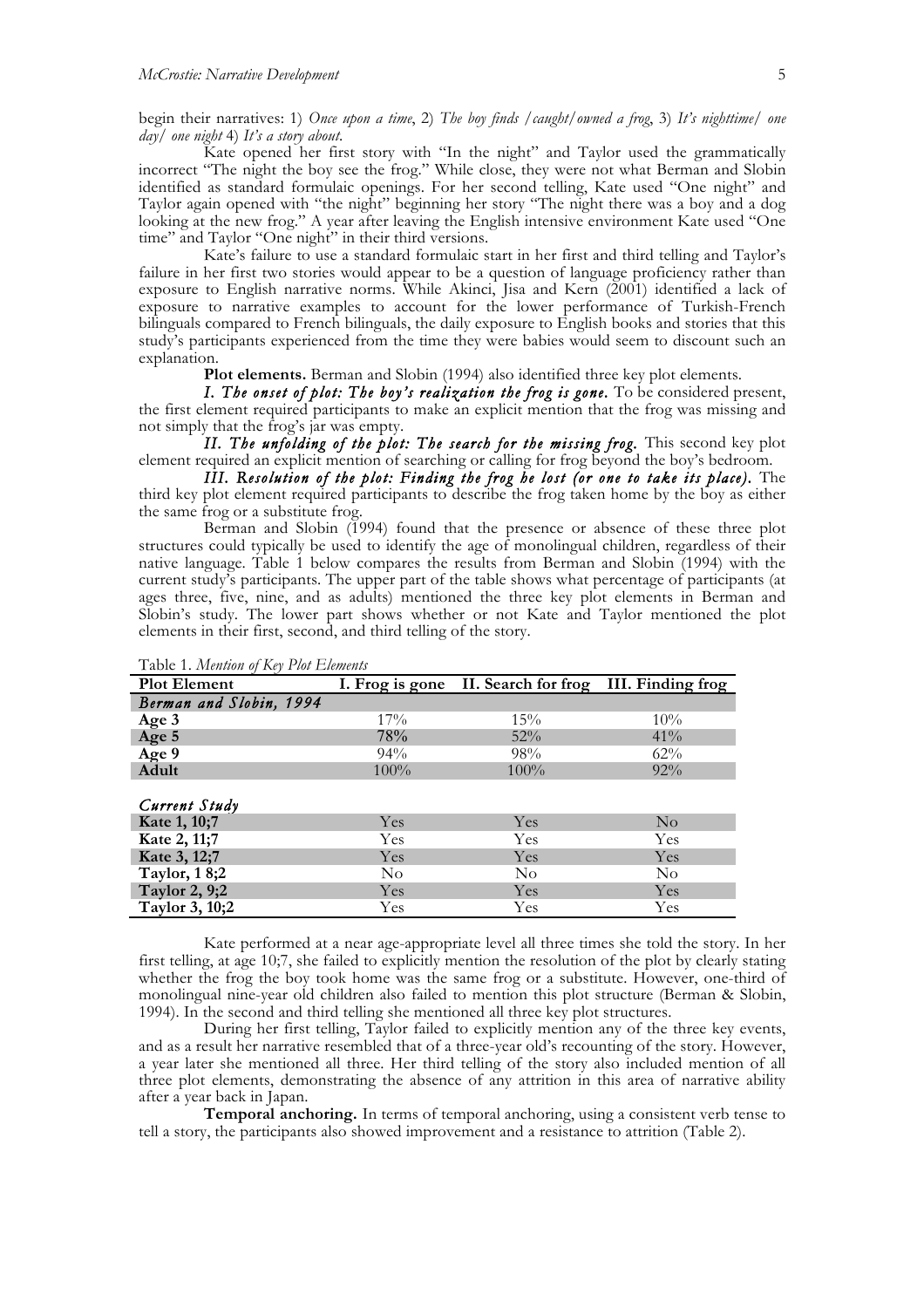| Participant,          | <b>Tense Employed for</b>         |
|-----------------------|-----------------------------------|
| Age                   | <b>Temporal Anchoring</b>         |
| K <sub>1</sub> , 10;7 | No: switch between past & present |
| K2, 11;7              | Yes: past                         |
| K3, 12;7              | Yes: past                         |
| T1, 8;2               | No: present & past                |
| T2, 9;2               | Yes: past                         |
| T3, 10;2              | Yes: past                         |

Table 2. *Temporal Anchoring*

In her first telling, at age 10;7, Kate showed no sign of temporal anchoring and constantly switched back and forth between past and present tenses which is behavior typical of three and five-year old monolingual narrators (Berman & Slobin, 1994). A year later Kate anchored the story in past tense like a majority of monolingual nine-year old participants and one-third of adults. At age 8;2 Taylor told her first version of the story narrative using primarily the present tense but a year later she told it in the past tense like the majority of nine-year old participants in Berman and Slobin (1994). A year after leaving Canada and returning to Japan, Kate and Taylor both anchored the story in the past tense again for their third telling.

Previous researchers examining bilingual participants found the mixing of present and past tenses disappeared at an earlier age. Lanza (2001), looking at Norwegian-English bilingual participants found it disappeared by age 6;10 and Taura and Taura (2012) found it disappeared at age 7;9 in their single Japanese-English participant. However, another researcher claimed that in addition to age, proficiency level in bilingual participants was another factor in the delay of using the past tense for temporal anchoring (Kaufman, 2001: 336). Therefore, Kate and Taylor's introduction and maintenance of the past tense for temporal anchoring in their second and third versions provides not only solid evidence of increased English proficiency but also suggests it is resistant to attrition.

**Inner states of mind.** Berman and Slobin (1994) also found a clear division in the attribution of inner states or frames of mind to story characters according to participant age. They define inner states or frames of mind as descriptions of what a character felt, thought, or said.

All three times they told the story, both Kate and Taylor rarely attributed inner states or frames of mind to characters. The only time they did so was when a picture in the story made it obvious a character was angry or calling out, "Where are you?" to the frog. This matched the behaviour of monolingual five-year old participants in Berman and Slobin (1994), who typically only mentioned inner states at those same pictures. However, by the age of nine most monolingual children attribute a wider variety of inner states to more of the characters in the story (Berman & Slobin, 1994). This was something both participants in the present study failed to do in their English narratives.

Other studies looking at bilingual children found a similar lack of reference to character inner states. For example, the focal participant in Taura and Taura's study (2012) made few references to character frames of mind. Another study comparing frog stories told by French-Turkish bilinguals with French monolingual children also had similar results (Akinci, Jisa & Kern, 2001). The five, seven, and ten-year-old bilingual children all failed to mention inner states of characters while the French monolingual participants began describing the inner state of mind of characters as they got older (Akinci, Jisa & Kern, 2001: 198).

Taura and Taura (2012) failed to speculate on the reasons behind the absence of references to character frames of mind by their study's participant; however, Akinci, Jisa, and Kern (2001) stressed that the failure by their study's bilingual participants to describe inner states of mind and other deviations from monolingual produced narratives should not be blamed on bilingualism. Instead, the authors highlighted the fact that the monolingual French participants had received more exposure to bedtime stories and storybook reading. The bilingual Turkish-French participants, many with illiterate parents, had received less exposure reading at home and thus less exposure to narrative examples (Akinci, Jisa & Kern, 2001: 203). However, the participants in the current study did receive near daily exposure to English narratives in the form of bedtime stories and reading time in the home, as did the participant in Taura and Taura (2012). Furthermore, the Japanese frog story narrative data produced by this study's participants do contain multiple descriptions of what characters felt, thought, or said. Therefore, it seems likely that, despite previous claims (Akinci, Jisa, & Kern, 2001), describing character inner states of mind is in fact very difficult for bilinguals that are below a certain proficiency. As a result, the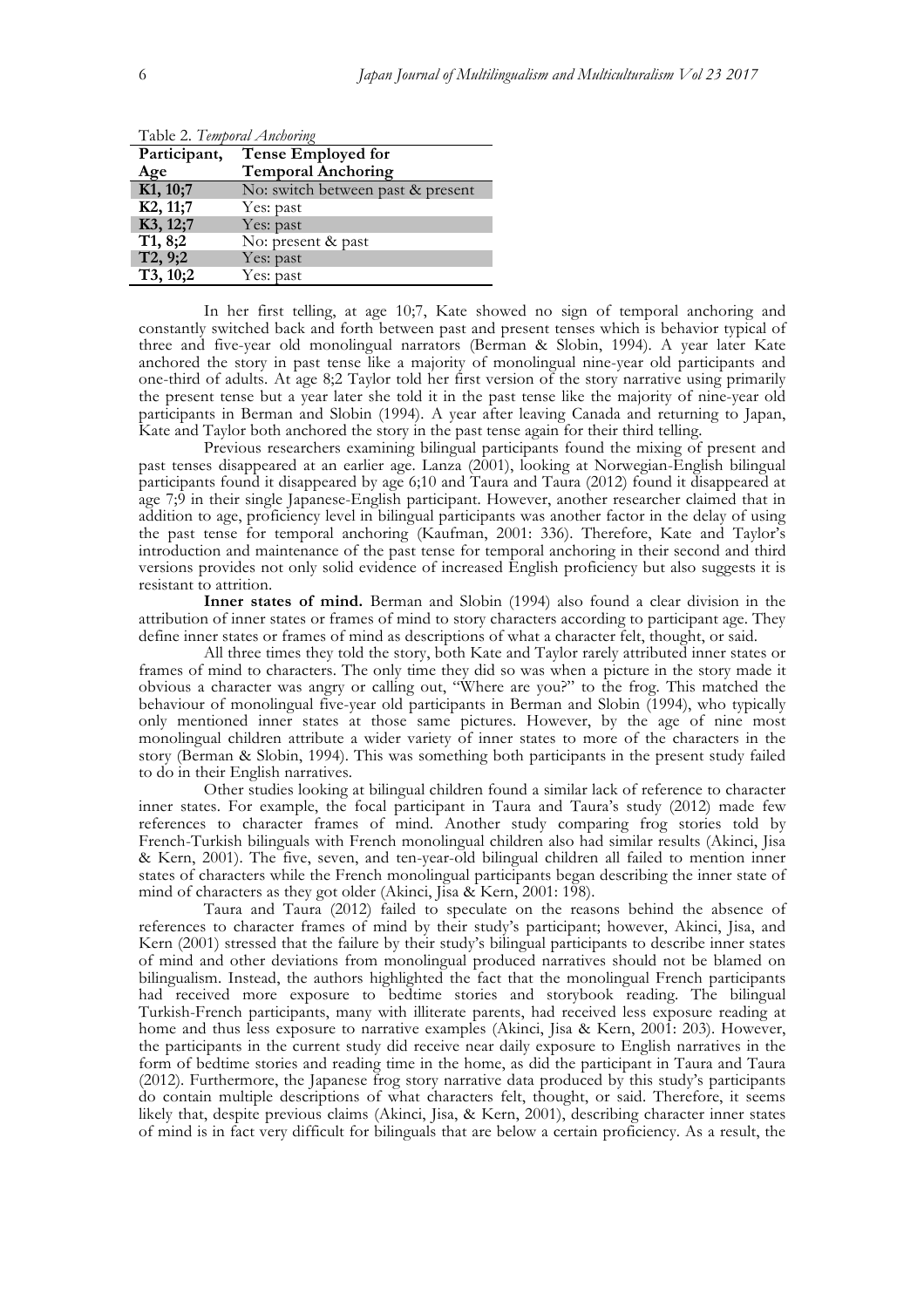absence of descriptions of inner states cannot simply be explained by a lack of exposure to narrative examples.

**Connective Devices.** In their use of connective devices such as temporal connectors used to advance the narrative, both children showed improvement but not necessarily to age appropriate levels (see Table 3).

| Table 3. Connective Devices |    |                                                                     |  |  |  |
|-----------------------------|----|---------------------------------------------------------------------|--|--|--|
| Participant, Age            |    | <b>Total</b> Devices Used                                           |  |  |  |
| K1, 10;7                    |    | and $(2)$                                                           |  |  |  |
| K2, 11;7                    | 20 | and(11); but(4); when(2); so(2); then(1)                            |  |  |  |
| K3, 12;7                    | 5. | and(1); but(1); when(1); so(1); then(1)                             |  |  |  |
| T1, 8;2                     | 15 | and $(14)$ ; but $(1)$                                              |  |  |  |
| T2, 9;2                     | 10 | and(3); but(6); when(1)                                             |  |  |  |
| T3, 10;2                    | 20 | and(9); but(4); when(1); so(2); still (1);                          |  |  |  |
|                             |    | in night time $(1)$ ; $(in)$ morning $(1)$ ; little bit after $(1)$ |  |  |  |

In their first telling of the story, both Kate and Taylor's use of temporal connectors resembled that of Berman and Slobin's three and five-year old English monolinguals (2001). Kate's first telling of the story used *and* only twice as the sole temporal connector. The lack of temporal connectors helps illustrate how her first telling of the story was in many ways more an unconnected description of pictures rather than a cohesive narrative.

After a year in Canada, Kate used a total of sixteen connectors, employing *and* 11 times, *when* and *so* two times each, and *then* once. The use of four different connectors was a marked improvement but a continued reliance on *and* was more typical of a five-year-old or perhaps nine-year-old. Kate's third telling showed a dramatic drop off in the use of temporal connectors. She used: *and*, *when*, *so*, and *then* a single time each for a total of four.

Taylor constantly used *and* as a connector in her first story telling beginning every utterance with it for a total of 14 times. A year later she reduced the number of connectors using *and* to only three times with one additional use of *when*. In her third telling of the story Taylor used a total of sixteen connectors: *and* nine times plus *when, so, still, in night time, in morning, little bit after* one time each. Even a year after leaving the English intensive environment, Taylor continued to develop a more sophisticated use of connectors both in terms of total frequency and also in the complexity in the connectors used. However, the return to an over-reliance on *and* could be interpreted as a sign of attrition. Similarly, Taura and Taura's (2012) participant showed a comparable reliance on *and* until she spent eight months living in Australia, after which there was an increase in the varieties of adverbs and conjunctions she used (p. 498).

Previous research reported that the English narratives produced by younger participants also relied heavily on the use of *and*, though in a slightly different way. For example, the most common connecting expression for five-year-olds was *and then* but its use as a connecting device tapers off with age and rarely appears in adult narratives (Berman & Slobin, 1994; Lanza, 2001). However, while this study's participants relied on *and*, they never made use of *and then*. The absence of this expression indicates that in many ways, the participants' English development followed patterns similar to monolingual speakers, with older storytellers abandoning the use of *and then*.

Berman and Slobin's (1994) older participants also began to employ more advanced temporal connectors such as *afterwards*, as well as more complex causal temporal connectors including *so* and *because*. Kate showed evidence of starting to use such connectors in her second narrative, at the age of 11;7. However, apart from a single use of *so*, the complexity and overall number of connective devices seemed to show evidence of attrition in her third story.

Taura and Taura (2012) made special note of their participant's frequent use of *but* along with a negative as such as *but…not/didn't* as a connecting device and both participants in the present study also frequently used *but* in a similar fashion. Kate used *but* four times in her first telling and one time each in her second and third telling. Taylor used *but* once in her first telling, seven times in her second and four times in her third. Similar to earlier findings (Taura & Taura, 2012), the present study's participants often combined *but* with a negative.

An argument could be made that these changes reflect an increased familiarity with the frog story. Admittedly, a learning effect for repeating the same narrative task is possible. However, an increased familiarity was minimized by placing the storytelling tasks a year apart. Furthermore, the children never heard the researcher or each other narrate the story. Therefore, the potential drawbacks of repeating the same story telling task are outweighed by the advantages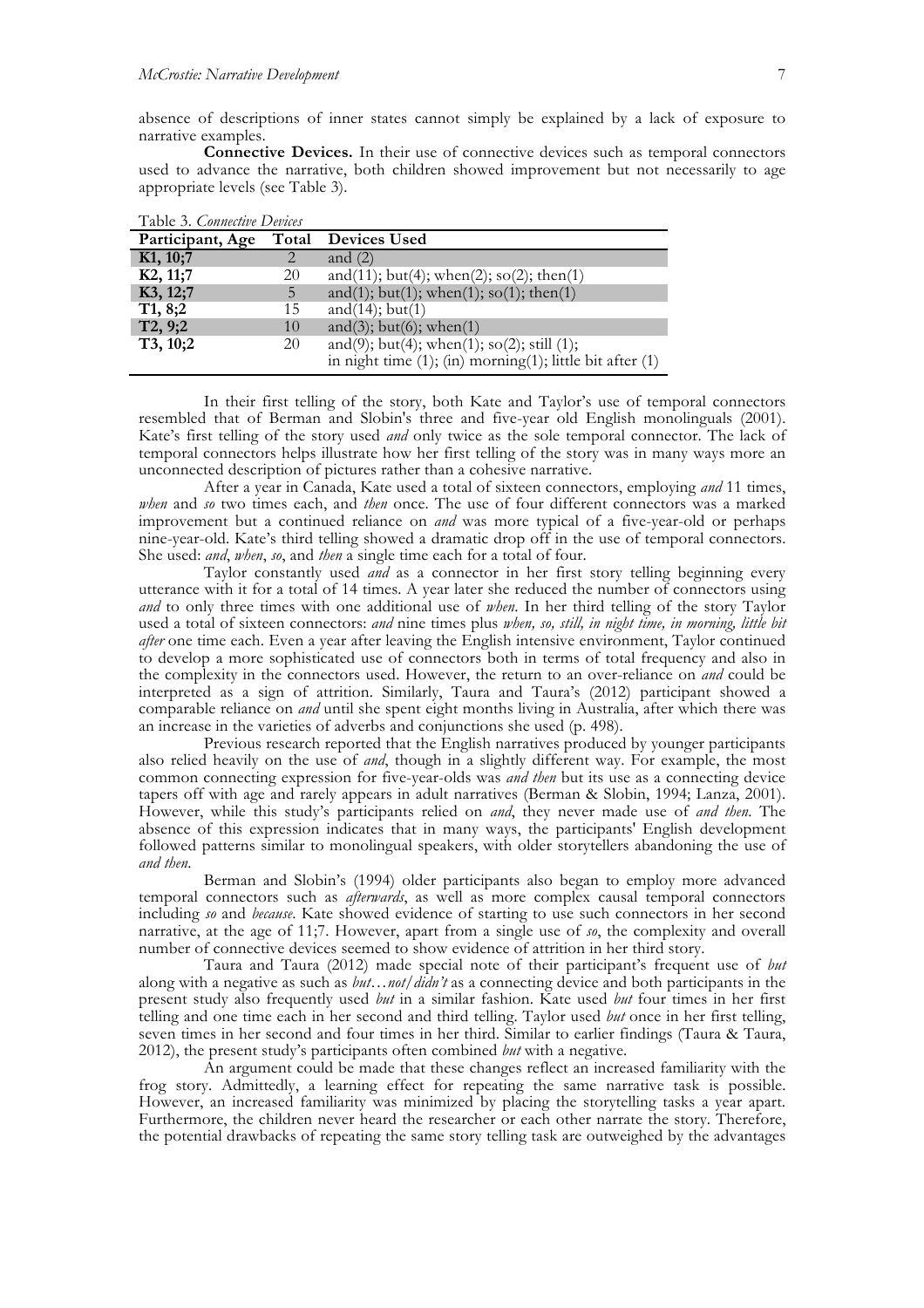of using a repeated task that allows for a direct comparison of the data collected.

According to Taura and Taura (2012), their participant's use of *but* and negativity to introduce an unexpected event exerts "an effective impact on the listeners" (p. 498). However, in the present study Taylor's use of *but* combined with a negative appears to serve a slightly different purpose. For example, Taylor often used *but* in four places where the book's picture made it obvious the boy was calling. In her story, Taylor repeatedly said, "He said, "Where are you frog?" But the frog didn't answer." Therefore, it appears the use of *but* by the current paper's participants serves a slightly more basic rhetorical function.

Overall, the present study's participants showed similar patterns of language gain and attrition to those found by Taura and Taura (2012). A year in an English-speaking country resulted in dramatic gains in most areas of narrative structure. After returning to Japan, several elements of their command of narrative structures showed signs of attrition. However, both this study and that of Taura and Taura (2012) found that the mention of key plot elements and temporal anchoring proved resistant to attrition.

## *Linguistic Features*

**Number of Clauses.** In Berman and Slobin's (1994) study, five-year-old monolingual children, regardless of their native language, produced an average of 41 clauses and nine-year-old participants produced an average of 45. At the beginning of their year in Canada, both Kate and Taylor produced narratives with far fewer clauses than later samples (see Table 4). Kate's first sample contained only 16. This was at the lower range for three and four-year-old monolingual storytellers (Berman & Slobin, 1994). At the end of the year in Canada, Kate's second story contained 38 clauses. Taylor also showed improvement; her first story had 29 clauses and the second 36. However, the number of clauses used to tell the story also appeared susceptible to attrition or at least stagnation. A year after leaving Canada's intensive English environment, Kate's third narrative had 22 clauses and Taylor produced 35.

Table 4. *Linguistic Features of Narratives*

| Participant, Age | <b>No. of Clauses</b> | wpm  | <b>MLU</b> | <b>Types</b> | <b>Tokens</b> | Vocd  |
|------------------|-----------------------|------|------------|--------------|---------------|-------|
| K1, 10;7         | 16                    | 52.3 | 9.7        | 55           | 116           | 21.77 |
| K2, 11;7         | 38                    | 84.2 | 12.7       | 105          | 254           | 35.08 |
| K3, 12;7         | 22                    | 90.1 | 6.9        | 55           | 103           | 31.35 |
| T1, 8;2          | 29                    | 60.4 | 8.3        | 57           | 158           | 16.20 |
| T2, 9;2          | 36                    | 85.1 | 11.4       | 97           | 251           | 29.23 |
| T3, 10;2         | 35                    | 77.0 | 8.3        | 77           | 192           | 28.53 |

While all three narratives produced by this study's participants contained fewer clauses than similarly aged monolinguals, they also had fewer than in stories recounted by similarly aged English-Japanese and Japanese-English bilinguals. Bilingual participants between the ages of nine and eleven from two studies produced English narratives containing between 42-101 clauses (Shirakawa, 2012; Taura & Taura, 2012).

**Speaking speed**. The speaking speed at which the participants told the story, measured in terms of words per minute (wpm), also showed improvement over the course of 12 months. Kate spoke 52.3 wpm in her first telling of the story and 84.2 wpm after a year in Canada. Taylor showed nearly the same level of improvement, speaking 60.4 wpm when telling the story for the first time and 85.1 wpm when telling it the second time. One year after returning to Japan, Kate told her third version of the story at 90.1 wpm. Taylor's speaking rate declined after a year back in Japan, with her third telling spoken at 77.0 wpm.

For comparison, one English-Japanese bilingual participant told the same frog story at 85.7 wpm at age nine, and 134.4 wpm at age 11 (Taura & Taura, 2012). While Taylor showed nearly identical results at the age of nine as participant "M", Kate was well below "M's" age 11 pace. "M" did suffer attrition in speaking speed after returning to Japan from Australia, thus demonstrating how gains in speaking speed appear particularly susceptible to attrition. Furthermore, the participants of this and Taura & Taura's (2012) study were slower at age nine than younger monolingual English speakers. One study of 73 six and seven-year old participants reported an average story telling speed of 90.8 wpm (Westerveld & Heilman, 2012).

**Mean Length of Utterance.** Computerized Language Analysis (CLAN) software calculated the mean length of utterance (MLU), the ratio of words to utterances, from transcriptions of this study's participants' narratives (see Table 4).

Previous studies of native English-speaking children found six and seven-year-old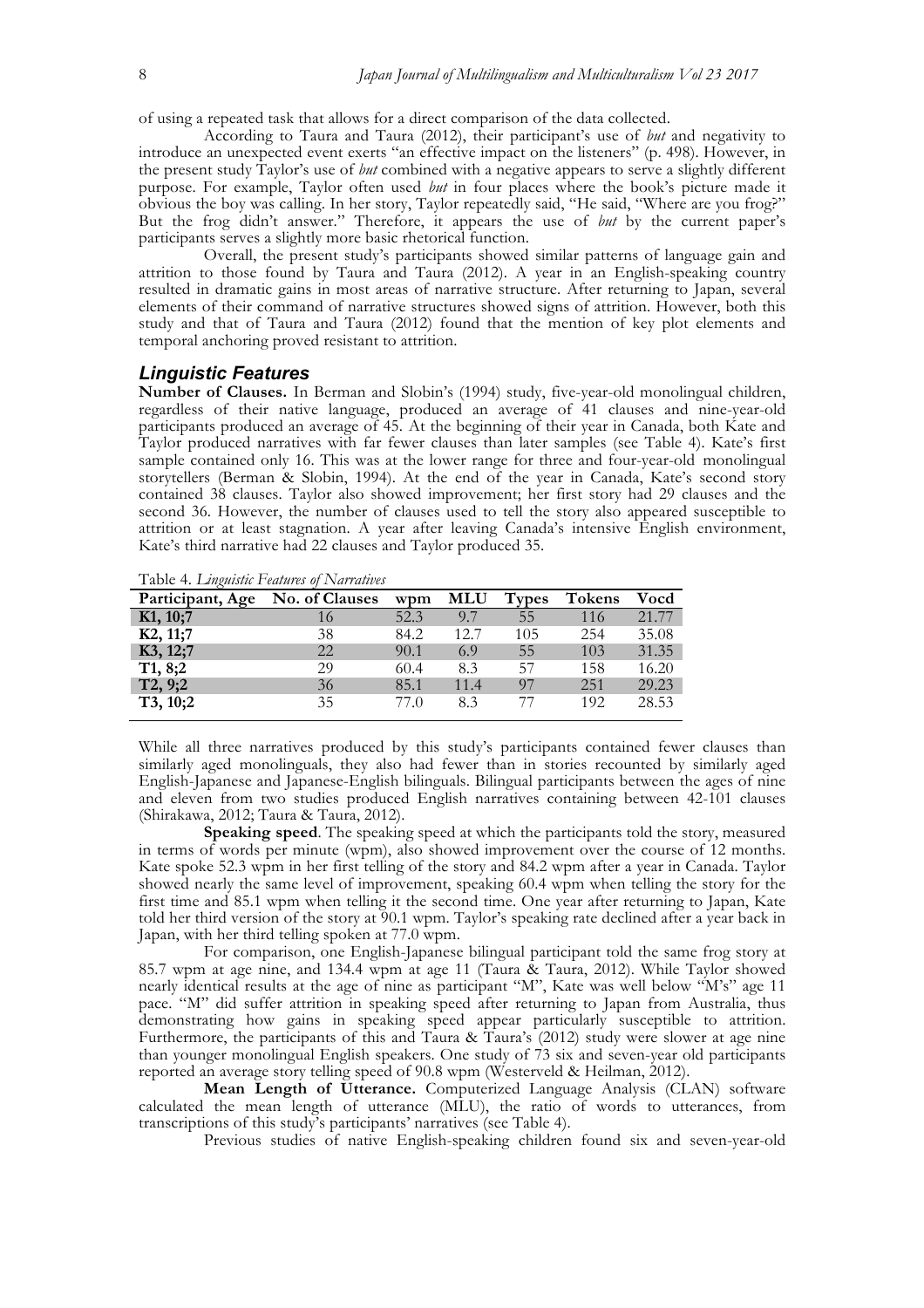American children had an MLU of 7.6 and New Zealand children 8.1 when telling the *Frog, Where are You?* story (Westerveld & Heilmann, 2012). Taura and Taura's (2012: 487.) longitudinal case study participant had an MLU at of 9.8 at age seven, 8.1 at age 9;1, 10.9 at age 11;2, and 8.7 at age 13;0.

Kate's first telling of the story produced an MLU of 9.7 and her second 12.7. Taylor also showed improvement after spending the year in Canada. Her first story produced an MLU of 8.3 and her second 11.4. However, both participants showed a dramatic drop in the MLU of their third version of the story. Kate's third telling of the story produced an MLU of 6.9. The MLU of Taylor's third story fell to 8.3, back to where it was before spending a year in Canada.

**Lexicon.** An examination of the lexical densities in the participants' narrative samples shows a dramatic gain followed by a process of attrition taking place during and after the year spent in Canada (see Table 4). Kate's first story used 55 unique words, or types, for a total of 116 words, or tokens. Her second telling showed improvement with 105 types and 254 tokens. However, data collected after a year back in Japan shows evidence of attrition with the story having 55 types and 103 tokens. Taylor's first story used 57 types and 158 tokens. Her second story showed improvement, with 97 types and 251 tokens. Evidence of attrition also exists in Taylor's third telling, with 77 types and 192 tokens.

Previous studies of elementary school aged Japanese-English bilinguals performing the same frog story task found participants employing a wider range in the number of types and tokens. For example, participant "M" in Taura and Taura's (2012: 482) case study used 110 types and 293 tokens at age 9;1 and 180 types and 550 tokens at age 11;2. Another study found that six to 12-year-old English-Japanese bilingual participants used an average of 89 types and 251 tokens (Minami, 2007 reported in Taura & Taura, 2012: 488).

CLAN software can also calculate a text's vocabulary density score (*vocd*). A *vocd* score is similar to a text's type/token ratio (TTR) but CLAN uses a formula that takes into account the length of the passage as well. It is a more sophisticated measure of lexical density and is better when comparing texts of different lengths. A text's TTR is a function of the number of tokens in a sample. Therefore, samples containing larger numbers of tokens give lower TTR values and samples with fewer tokens give higher TTR values. *Vocd* analyzes the probability of new tokens being introduced into longer samples and compares the formula to the actual data in the sample (Richards & Malvern, 2000). Table 2 shows that Kate's first narrative had a *vocd* score of 21.77 and her second 35.08. Taylor showed similar improvement, going from a *vocd* score of 16.20 on her first narrative to 29.23 on her second. After a year spent back in Japan, Kate's *vocd* score dropped slightly to 31.35 and Taylor's to 28.53. Other studies have shown similar rapid growth in the *vocd* scores of bilingual participants while receiving intensive exposure to the nondominant language and corresponding drops when the exposure ends (Taura & Taura, 2012: 488-489).

The rapid gains that took place in terms of speech rate, MLU, and type/token ratio for both the present study's participants and Taura and Taura's (2012) participant demonstrate the impact a year abroad can have on a bilingual child's non-dominant language after moving to a country where it is the first language.

Taura and Taura's (2012) participant also showed clear evidence of attrition in terms of speech rate, complexity, mean length of utterance, total words used in the story, and type/token ratio. The similarity in the declines that took place in this study's participants' speech rate, MLU, and type/token ratio suggest which areas will suffer the most after returning to the dominant language's country.

The difference in speech rate attrition in the current study's participants also deserves further elaboration. Compared to the participant in Taura and Taura (2012), Taylor showed a similar gain in speech rate after living in Canada for a year, as well as a similar decline after a year spent back in Japan. However, Kate's results need additional explanation. A year spent in Canada resulted in a similar increase in speaking speed. Yet, the narrative sample collected after a year spent back in Japan showed a faster speaking speed rather than a decline. Rather than serving as proof that no attrition in speaking speed took place, this is more likely an indication that Kate, who was reluctant to do the task again, wanted to end the data collection session as soon as possible, leading to an unnaturally fast speaking rate.

## **Conclusion**

To return to the original research questions, namely, what changes can be observed in terms of A) narrative structure and B) linguistic ability, this study found both participants showed improvement after spending a year in an intensive English environment. After a year, both participants produced age appropriate narratives in terms of using formulaic openings,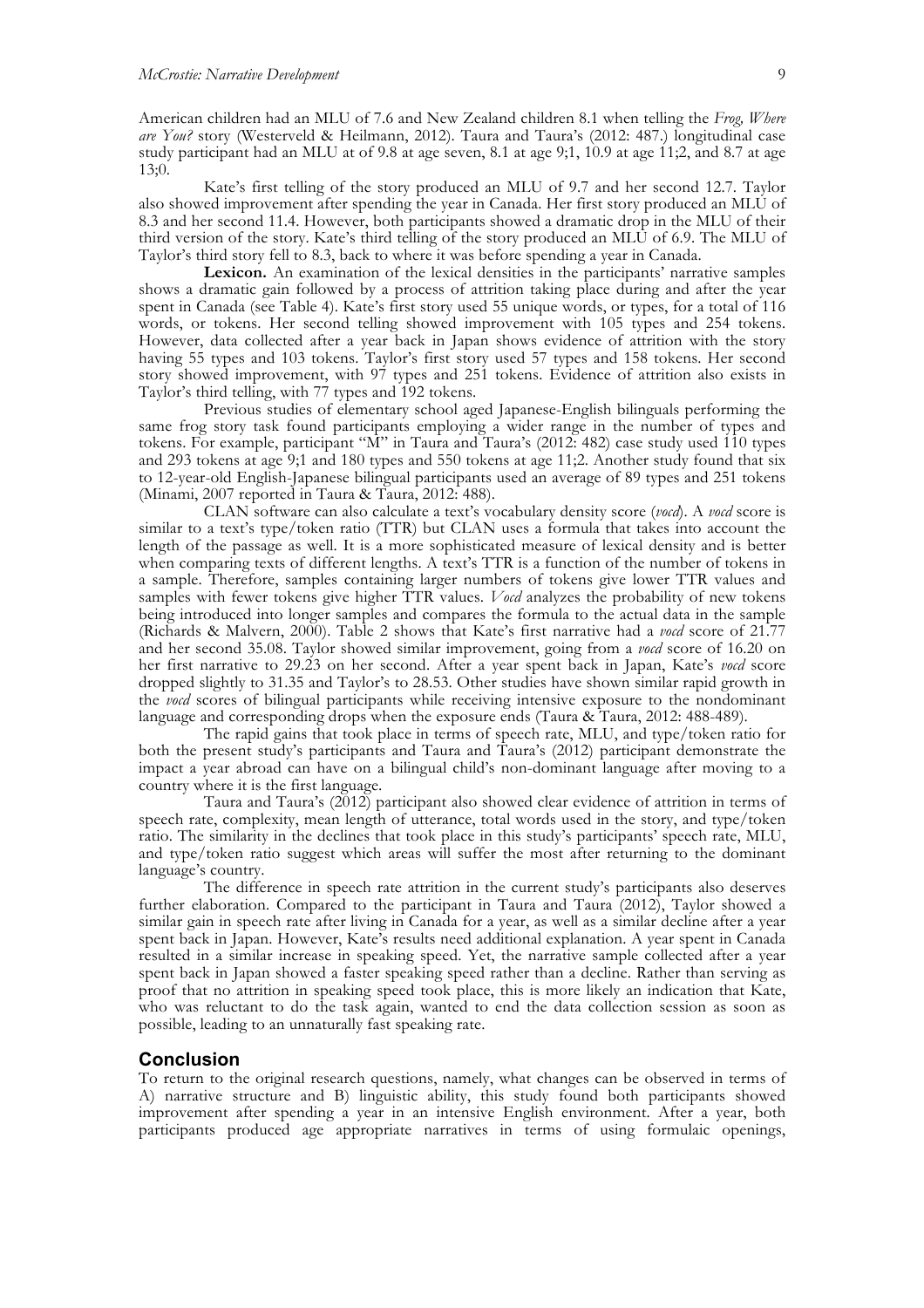mentioning key plot structures, temporal anchoring, and mean length of utterance. They also showed a dramatic improvement in terms of vocabulary reflected in an improvement in the total words used, and the texts' *vocd* score. Their narrative texts showed improvement to near age appropriate narratives in terms of temporal connectors, number of clauses and speaking speed measured in words per minute.

However, even after a year in an English environment, both participants failed to match their monolingual peers in terms of mentioning the inner state of characters.

The narrative data also indicated some features proved resistant to attrition, while others showed susceptibility to declines following the children's return to a Japanese environment. A year after returning to Japan, some elements of narrative structure, including the use of formulaic openings, mention of key plot structures, and temporal anchoring through verb tense, all proved resistant to attrition. However, the use of connective devices showed some signs of attrition. Furthermore, the elements of linguistic ability examined, including the number of clauses, speaking speed, MLU, and lexicon, also showed more noticeable signs of attrition.

This paper's data and analysis indicate that while English narratives produced by Japanese-English bilingual children are similar to those of their monolingual peers in several ways, there are also several noticeable differences. Further study, using larger numbers of participants, will be required to determine whether the differences result from individual differences or from bilingual language development. This will help both researchers and parents to better understand the effects of bilingual development and attrition that result from changing language environments.

#### **References**

- Akinci, M., Jisa, H., Kern, S. (2001). Influence of L1 Turkish on L2 French narratives. In L. Verhoeven, & S. Strömqvist (Eds.), *Narrative development in a multilingual context* (pp. 189–208). Amsterdam: John Benjamins.
- Begley, C. & Ioannidis, J. (2015). Reproducibility in science: Improving the standard for basic and preclinical research. *Circulation Research*, *116*(1), 116–126.
- Berman, R. (2001). Narrative development in multilingual contexts: A cross-linguistic perspective. In L. Verhoeven & S. Strömqvist (Eds.), *Narrative development in a multilingual context* (pp. 419–428). Amsterdam: John Benjamins.
- Berman, R., & Sl $\tilde{obj}$ n, D. (1987). *Five ways of learning to talk about events: A crosslinguistic study of children's narratives.* Berkeley Cognitive Science Report No. 46, Institute of Cognitive Studies, University of California, Berkeley.
- Berman, R. and Slobin, D. (1994). *Relating events in narrative: A crosslinguistic developmental study*. Hillsdale, NJ: Laurence Erlbaum.
- De Houwer, A. (2009). *Bilingual first language acquisition*. Bristol, UK: Multilingual Matters.
- Kaufman, D. (2001). Narrative development in Hebrew and English. In L. Verhoeven, & S. Strömqvist (Eds.), *Narrative development in a multilingual context* (pp. 319–340). Amsterdam: John Benjamins.
- Lanza E. (2001). Temporality and language contact in narratives by children bilingual in Norwegian and English. In L. Verhoeven & S. Strömqvist (Eds.), *Narrative development in a multilingual context* (pp. 15–50). Amsterdam: John Benjamins.
- Mayer, M. (1969). *Frog, where are you?* New York, NY: Dial Books for Young Readers.
- MacWhinney, B. (2000). *The CHILDS Project: Tools for analyzing talk. Volume 1: Transcription format and programs*. Hillsdale, NJ: Lawrence Erlbaum.
- McCrostie, J. (2015). Raising bilingual daughters: A year in Canada. *Bilingual Japan*, *24*(3), 22–27.
- McCrostie, J. (2016). The Impact of a year in Canada on bilingual sisters' code-switching. *Bilingual Japan, 25*(1), 7–12.
- Minami, M. (2005). Bilingual narrative development in English and Japanese: A form/function approach. In J. Cohen, K. McAlister, K. Rolstad, & J. MacSwan. (Eds.), *ISB4: Proceedings of the 4th International Symposium on Bilingualism* (pp. 1618–1629). Somerville, MA: Cascadilla Press.
- Namba, K. (2012). *English-Japanese code-switching and formulaic language.* Saarbrucken, Germany: LAP Lambert Academic Publishing.
- Richards, B. & Malvern, D. (2000). Measuring Vocabulary Richness in Teenage Learners of French. *British Educational Research Association Conference*, September 7–10, Cardiff University.
- Shirakawa, M. (2012). Simultaneous bilingual language acquisition: A case study of English-Japanese bilingual children in Christchurch. *ASIA-PACIFIC 2 (2nd Annual*